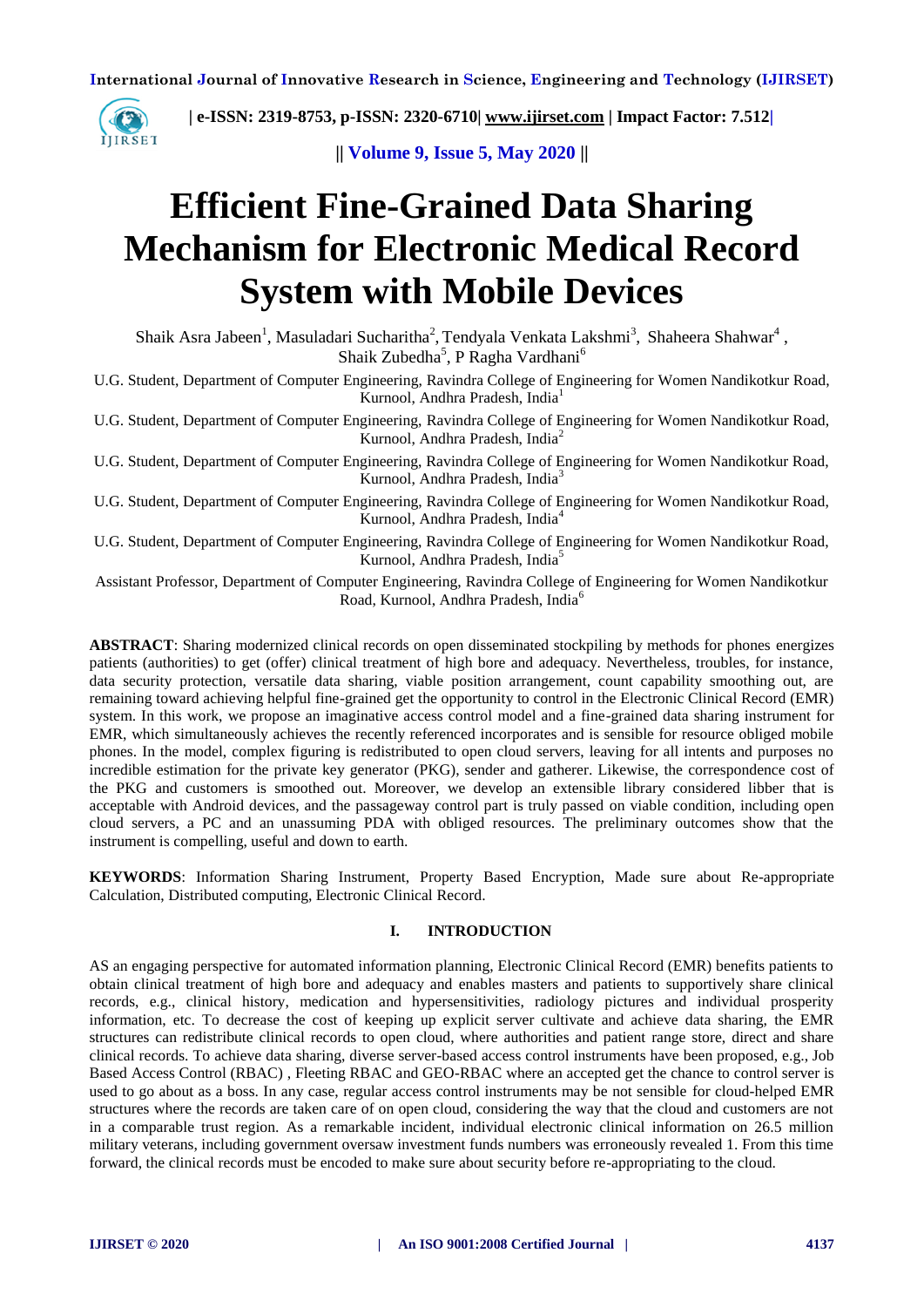**International Journal of Innovative Research in Science, Engineering and Technology (IJIRSET)**



# **| e-ISSN: 2319-8753, p-ISSN: 2320-6710| [www.ijirset.com](http://www.ijirset.com/) | Impact Factor: 7.512|**

# **|| Volume 9, Issue 5, May 2020 ||**

## **II. RELATED WORK**

To achieve cryptographic access control, Akl and Taylor [5] from the outset considered the Key undertaking scheme(KAS). Considering a combined tree a space-capable KAS was arranged by Council member et al [6] and a key based cryptographic access control segment was normal in continuous occasions. Cryptographic dynamic access control was proposed by Castiglione et al[7]. for dynamic structures [16]. It shows up how we can set up redistributed uninhibitedly certain figuring on KAS [8] from get the chance to control. common key undertaking plans [9] on symmetric encryption and two hierarchical.<sup>[10]</sup> Castiglione suggested two different leveled and shared key errand plans maintained separately symmetric coding and open key edge convey coding on an individual reason. The possibility of value based encryption was first proposed by Amit Sahai and Brent Waters [2] and later by Vipul Goyal, Omkant Pandey, Amit Sahai and Brent Waters[11].There are generally two sorts of trademark based encryption plans: Key-approach attribute based encryption (KP-ABE)[11] and figure content course of action property based encryption (CP-ABE).[12]. In KP-ABE, customers' puzzle keys are created subject to a passage tree that portrays the advantages degree of the concerned customer, and data are encoded over a ton of characteristics. In any case, CP-ABE uses get to trees to scramble data and customers' secret keys are created over a great deal of attributes. M. Burst recently bought up Intermediary re-encryption (PRE) plans cryptosystems. It grant untouchables (mediators) to adjust a figure content which hosts been mixed for one social gathering, with the objective that it may be unscrambled by another. Unidirectional PRE plot was proposed by Ateniese et al [23], and CCA-secure PRE contrive was proposed by Hanaoka et al [24]. There are diverse PRE plans like obscure go-between reencryption [25], property based middle person reencryption [26]. Starting late, to reducing the online computation cost on the PDAs side[20] Shao et al. proposed on the web/detached property based go-between re-encryption (OOABPRE).

## III. **MATERIALS AND MIND**

## **SYSTEM DESIGN AND DEVELOPMENT**

**Input Design**: Info Design assumes an indispensable job in the existence pattern of programming improvement, it requires extremely cautious consideration of engineers. So inputs should be structured adequately with the goal that the blunders happening while at the same time taking care of are limited. This framework has input screens in practically all the modules. Blunder messages are created to caution the client at whatever point he submits a few missteps and aides him in the correct manner with the goal that invalid passages are not made. Approvals are required for every datum entered. At whatever point a client enters a mistaken information, blunder message is shown and the client can proceed onward to the ensuing pages in the wake of finishing all the passages in the present page.

**Output Design:** The Output from the PC is required to mostly make a proficient technique for correspondence inside the organization essentially among the undertaking chief and his colleagues, at the end of the day, the executive and the customers. Another client might be made by the chairman himself or a client would himself be able to enroll as another client however the errand of appointing ventures and approving another client rests with the director as it were. The application begins running when it is executed just because. The server must be begun and afterward the web pioneer in utilized as the program. The created framework is exceptionally easy to understand and can be effortlessly comprehended by anybody utilizing it in any event.

#### **EXISTING SYSTEM**

The key task conspire (KAS) was first considered by Akl and Taylor to accomplish cryptographic access control. As of late, Alderman et al planned a space-effective key task conspire dependent on a paired tree and proposed a tree-based cryptographic access control system. Castiglione et al presented the cryptographic progressive access control for dynamic structures. Castiglione proposed two progressive and shared key task plans dependent on symmetric encryption and open key edge communicate encryption independently. Since the security classes in KAS ought to be set ahead of time, the entrance strategy must follow the set security classes.

## **IV. EXPERIMENTAL RESULTS**

From the examination of papers we used to build up a clinical record the board framework to medicinal services leaders utilizing cloud technologies. Information Owner Module: In this module, the information proprietor transfers their information in the cloud server. For the security reason the information proprietor encodes the information record and afterward store in the cloud. The information proprietor can change the arrangement over information records by refreshing the lapse time. The Data proprietor can have fit for controlling the encoded information document. Furthermore, the information proprietor can set the entrance benefit to the encoded information document. Information Consumer Module: In this module, the client can possibly get to the information record with the encoded key if the client has the benefit to get to the document. For the client level, all the benefits are given by the Domain authority and